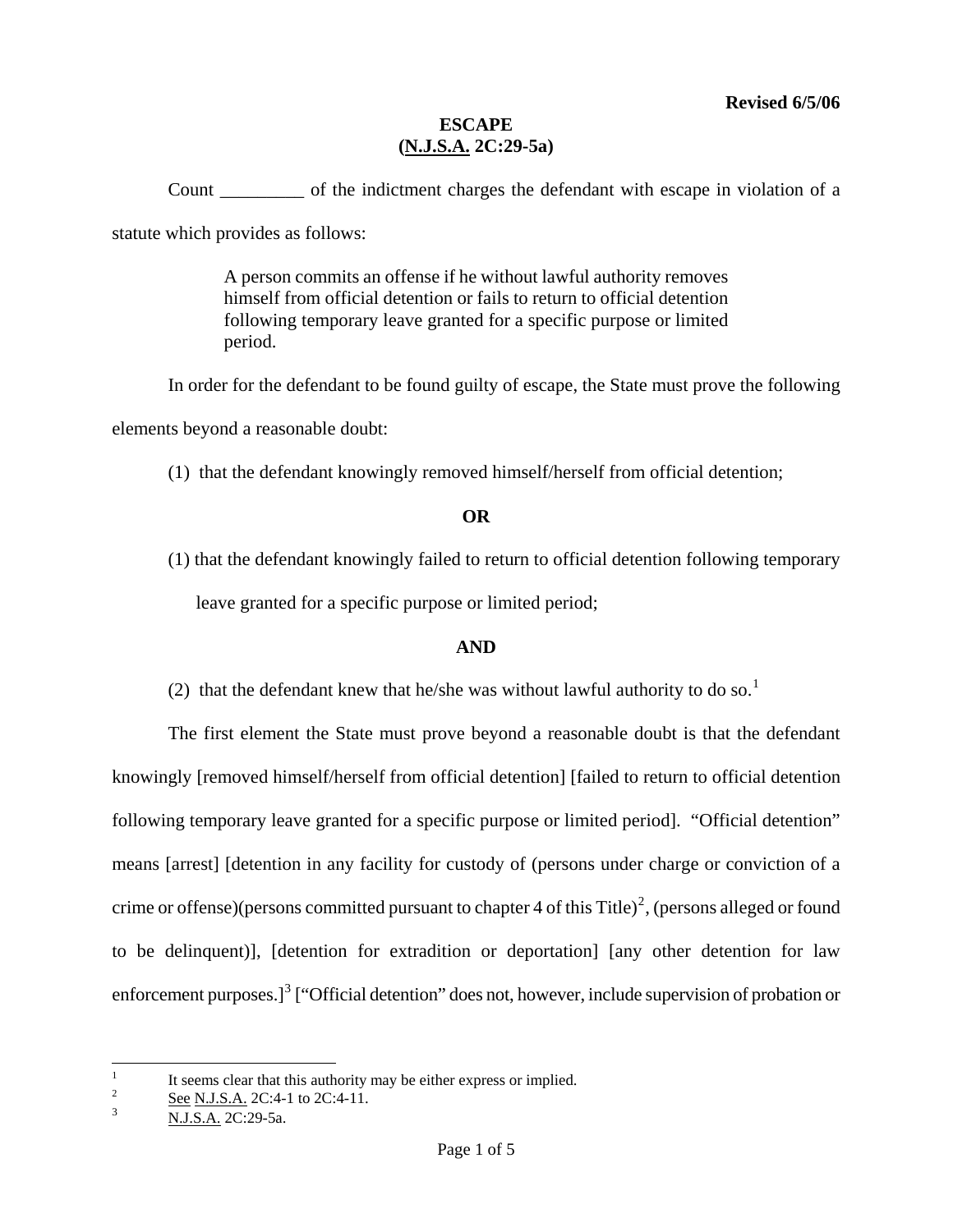parole, or constraint incidental to release on bail.] $4$ 

The evidence that the defendant was held in custody has been introduced only for the specific, narrow purpose of establishing that defendant was subject to official detention. You must not speculate as to the reasons why. You may not infer from this evidence that a defendant has a tendency to commit crimes or that he/she is a bad person. You may not decide that, just because a defendant is in official detention, he/she must be guilty of the offense(s) charged in this indictment. The State's evidence is offered only to show that the defendant was in official detention and may be used for no other purpose.

The second element the State must prove beyond a reasonable doubt is that the defendant [removed himself/herself from official detention] [failed to return to official detention] knowing that he/she was without lawful authority to do so. "Without lawful authority" means without the legal right to engage in such conduct.<sup>[5](#page-1-0)</sup>

A person acts knowingly with respect to the nature of his/her conduct or the attendant circumstances if he/she is aware that his/her conduct is of that nature, or that such circumstances exist, or he/she is aware of a high probability of their existence. A person acts knowingly with respect to a result of his/her conduct if he/she is aware that it is practically certain that his/her conduct will cause such a result.

Knowledge is a condition of the mind that cannot be seen and can only be determined by inferences drawn from the defendant's conduct, words or acts. It is not necessary for the State to prove the existence of such a mental state by direct evidence such as a statement by the defendant

 4  $Id.$ 

<span id="page-1-1"></span><span id="page-1-0"></span>If the defendant claims that the conditions of confinement were such that escape was necessary to save himself or herself, he or she may conceivably raise the defense of necessity or duress, see State v. Saxon, 226 N.J. Super. 653 (Law Div. 1988), aff'd sub. nom. State v. Morris, 242 N.J. Super. 532 (App. Div. 1990), certif. denied 127 N.J. 321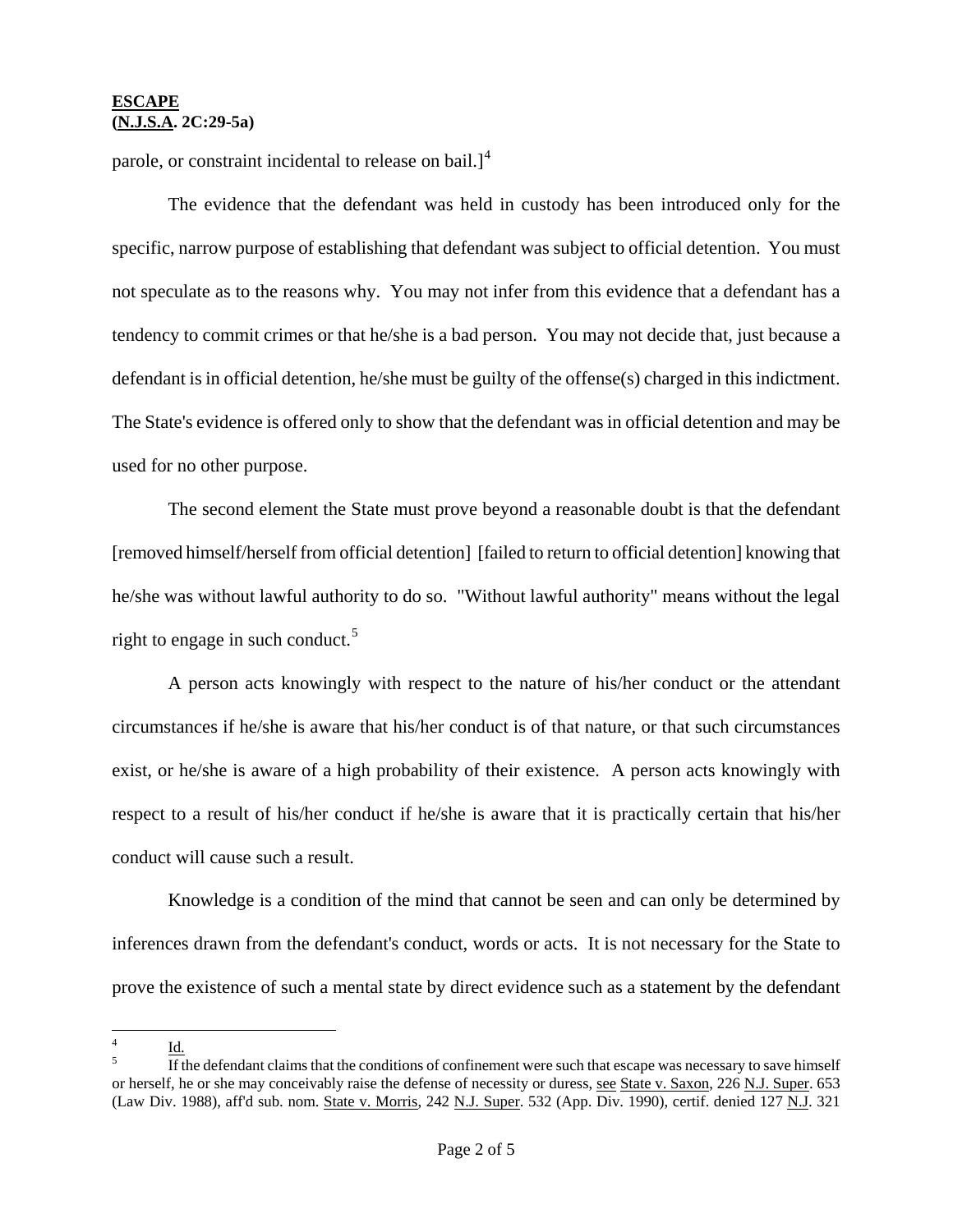that he/she had a particular knowledge. It is within the power of the jury to find that the proof of knowledge has been furnished beyond a reasonable doubt by inferences which you may draw from the nature of the acts and circumstances surrounding the conduct of the defendant as they have been presented in the evidence you have heard and seen in this case.

## **[IF LEGAL IRREGULARITY IS RAISED, CHARGE IF THE ESCAPE IS FROM A PRISON OR OTHER CUSTODIAL FACILITY OR FROM DETENTION PURSUANT TO COMMITMENT BY OFFICIAL PROCEEDINGS][6](#page-1-1)**

Legal irregularity in bringing about or maintaining detention, or lack of jurisdiction of the committing or detaining authority, shall not be a defense to a prosecution under this section.

# **[IF LEGAL IRREGULARITY IS RAISED, CHARGE IN CASE OF OTHER DETENTIONS][7](#page-2-0)**

In a case such as this, where the defendant is accused of escaping from [confinement] [arrest] [detention], legal irregularity in bringing about or maintaining [confinement] [arrest] [detention], or lack of jurisdiction of the committing or detaining authority is a defense, but only if [the escape involved no substantial risk of harm to the person or property of anyone other than the defendant] [the detaining authority did not act in good faith under color of state law]. In other words, even where the detaining authority has not followed proper procedures, or has acted unlawfully or improperly in effecting confinement, still there is no defense unless [the defendant acts in a manner that will involve no substantial risk of harm to the person or property of anyone else] [the detaining authority failed to act in good faith based upon its own understanding of its lawful authority]. Thus, simply put, the law provides that an escape from an illegal [confinement] [arrest] [detention] is not

<span id="page-2-1"></span><sup>(1992);</sup> Cannel, Criminal Code Annotated, comment 5, N.J.S. 2C:29-5 (Gann 2005). When the charge is escape, however, these defenses are extremely difficult to make out. Morris, 242 N.J. Super. at 537-42.

Legal irregularity or lack of jurisdiction is not available as a defense when the escape is from a prison or other custodial facility or from detention pursuant to commitment by official proceedings. N.J.S.A. 2C:29-5d. 7

<span id="page-2-0"></span>Legal irregularity or lack of jurisdiction may be available as a defense when the escape is from a detention that is not a prison, another custodial facility or detention pursuant to commitment by official proceedings. N.J.S.A. 2C:29-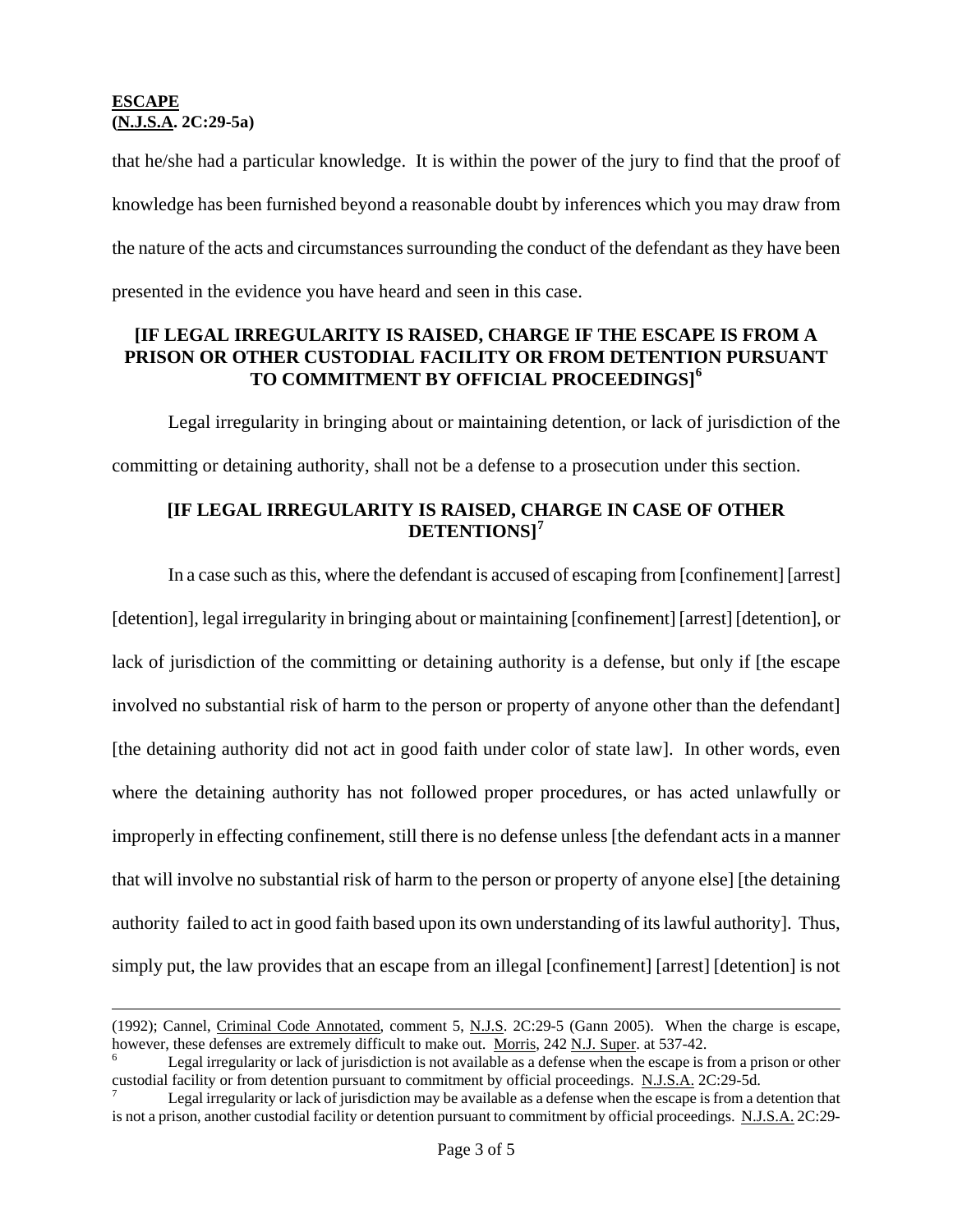criminal [where it involves no substantial risk of harm to another] [even if it involves a substantial risk of harm to another, where there is a clear case of abusive (confinement) (arrest) (detention) by an authority who knows there is not a basis for the action].

It is for you to determine whether there has been a legal irregularity by the detaining authority providing a defense to escape under the law as I have just defined it for you. The burden of proof is on the State to disprove the defense once it has been raised and the standard of proof is, as always, beyond a reasonable doubt.<sup>[8](#page-2-1)</sup>

## **[CHARGE IN ALL CASES]**

If the State has failed to prove any one or more of the elements as I have described them to you beyond a reasonable doubt, you must find the defendant not guilty of the crime of escape. If the State has proven each element beyond a reasonable doubt, you must find the defendant guilty of the crime of escape.

### **[GRADING]**

If you find that the State has proven defendant guilty beyond a reasonable doubt of this crime, then you must determine whether or not the State has proven beyond a reasonable doubt that the defendant employed [force] [a threat] [a deadly weapon] [a dangerous instrumentality] to effect the escape.

["Force" means any degree of physical power or strength used against another person, even

÷. 5d. 8

<span id="page-3-0"></span>See State v. Moultrie, 357 N.J. Super. 547, 554-555 (App. Div. 2003). To bring this defense into play there must be some evidence, however slight, that the officer did not act in good faith under color of state law. Id. at 559. Quoting the Criminal Law Revision Commission Commentary, the Moultrie court states that this involves "clear cases of abusive arrest by officers who know there is no basis for the arrest." Id. More than just an absence of probable cause is needed. Id.